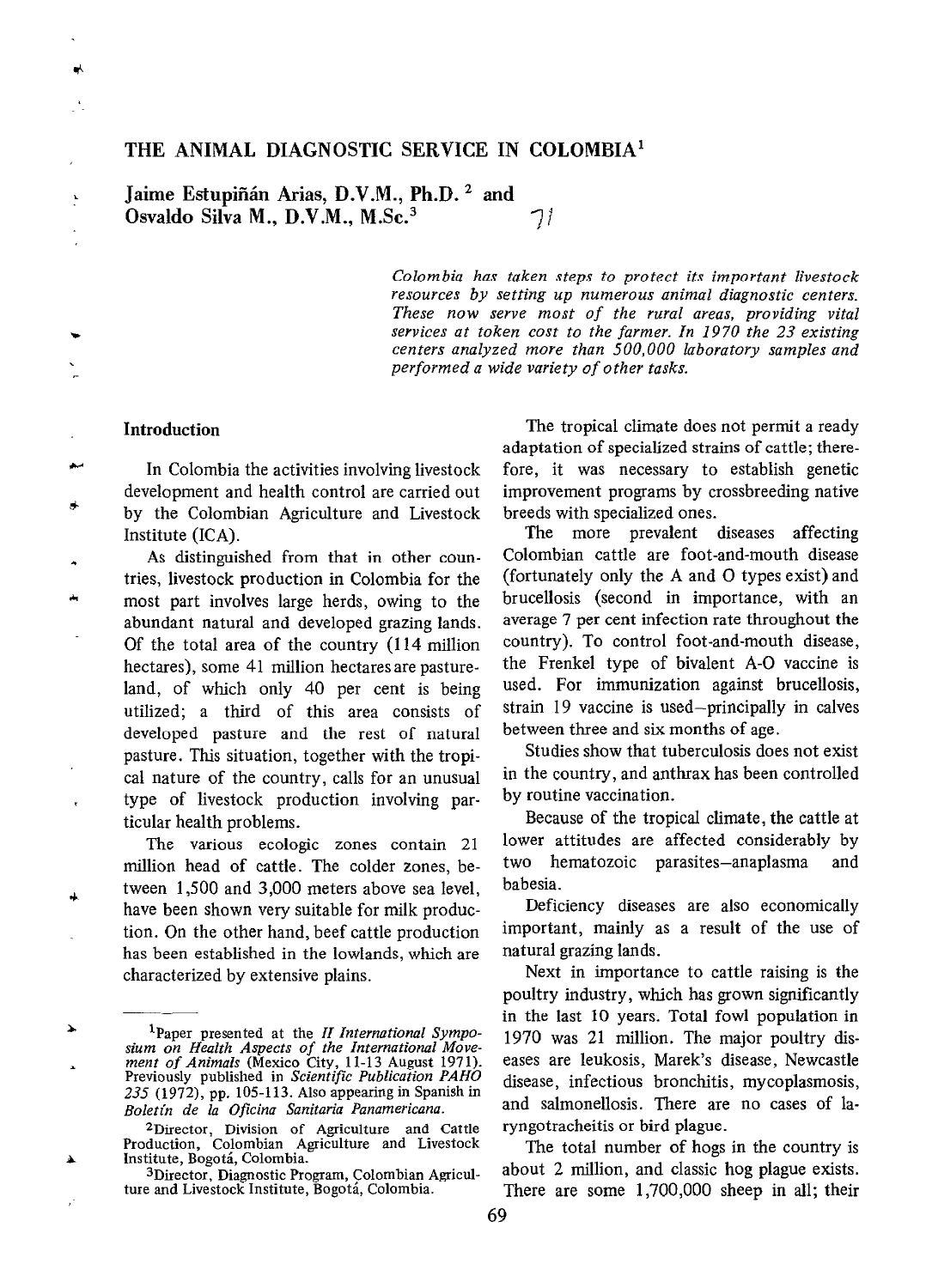| Year | No. of centers |                                               | Organizing agency |                                     |  |
|------|----------------|-----------------------------------------------|-------------------|-------------------------------------|--|
| 1961 | 10             |                                               |                   | Colombian Zooprophylactic Institute |  |
| 1962 | 11             | ,,                                            | ,,                | ,,                                  |  |
| 1963 | 15             | $^{\prime\prime}$                             | , ,               | ,                                   |  |
| 1964 | 15             | 22                                            | , 1               | ,                                   |  |
| 1965 | 17             | 11                                            | 99                | $\rightarrow$                       |  |
| 1966 | 18             | $\bullet$                                     | ,,                | ,,                                  |  |
| 1967 | 18             | $\overline{\mathbf{12}}$                      | $\rightarrow$     | $^{11}$                             |  |
| 1968 | 19             | , ,                                           | , ,               | $^{\circ}$                          |  |
| 1969 | 22             | Colombian Agriculture and Livestock Institute |                   |                                     |  |
| 1970 | 23             | , ,                                           | 53                | ,,<br>,,                            |  |

TABLE 1-Growth of the veterinary diagnostic centers.

parasitism and enterotoxemia. There are also curement of equipment got underway imabout 1.5 million horses, the main disease mediately. problem of which is Venezuelan equine encephalomyelitis. Some cases of equine infectious anemia have also occurred.

Programs for prevention of animal diseases, especially those that are epizootic, have been revised and modified in terms of placing greater responsibility in the hands of the livestock owners, with minimum controls. To this end, training courses for cattle owners have been increased, an extension program in cattle raising has been established, and private technical assistance in this field has been stimulated.

Thanks to the establishment of diagnostic centers, it has been possible to carry out animal health programs, and preparations have been made to expand them and to improve their techniques.

### History of the Diagnostic Service

Diagnostic services were begun in 1954 with the creation of the National Foot-and-Mouth Disease Institute, whose principal functions were to diagnose and classify vesicular diseases and produce a vaccine against foot-and-mouth disease. In 1956 the Government of Colombia contracted for the technical assistance of the Zooprophylactic Institute of Brescia (Italy) for the production of such vaccine and for the establishment of a network of diagnostic services similar to that in Italy. The training of

most frequently noted problems are due to technical and auxiliary personnel and the pro-

λ,

ł

Á6

Á.

The decade 1960-1970 witnessed organization of much of the network of laboratories that now exists in the country (see Table 1). The first laboratories were established in the major cattle regions, which at that time were experiencing outbreaks of foot-and-mouth disease. Nine laboratories were already in operation in 1960; they were located in Bogotá, Bucaramanga, Cali, Manizales, Medellín, Popaya'n, Tunja, Santa Marta, and Barranquilla.

There are now 23 regional laboratories in operation, providing direct services to 80 per cent of the national territory; in addition, there are well-equipped national referral laboratories to assist the other installations, especially with regard to training, standardization of techniques, reagents, and certain types of research. It is noteworthy that there were two research and diagnostic institutions in operation in the country up to 1968-the Colombian Zooprophylactic Institute and ICA-which were merged principally to avoid duplication and to make better use of human, material, and economic resources.

## Organization of the Service

### Administrative Organization

The diagnostic service functions as a national program of the Department of Animal Health of the ICA (Figure 1).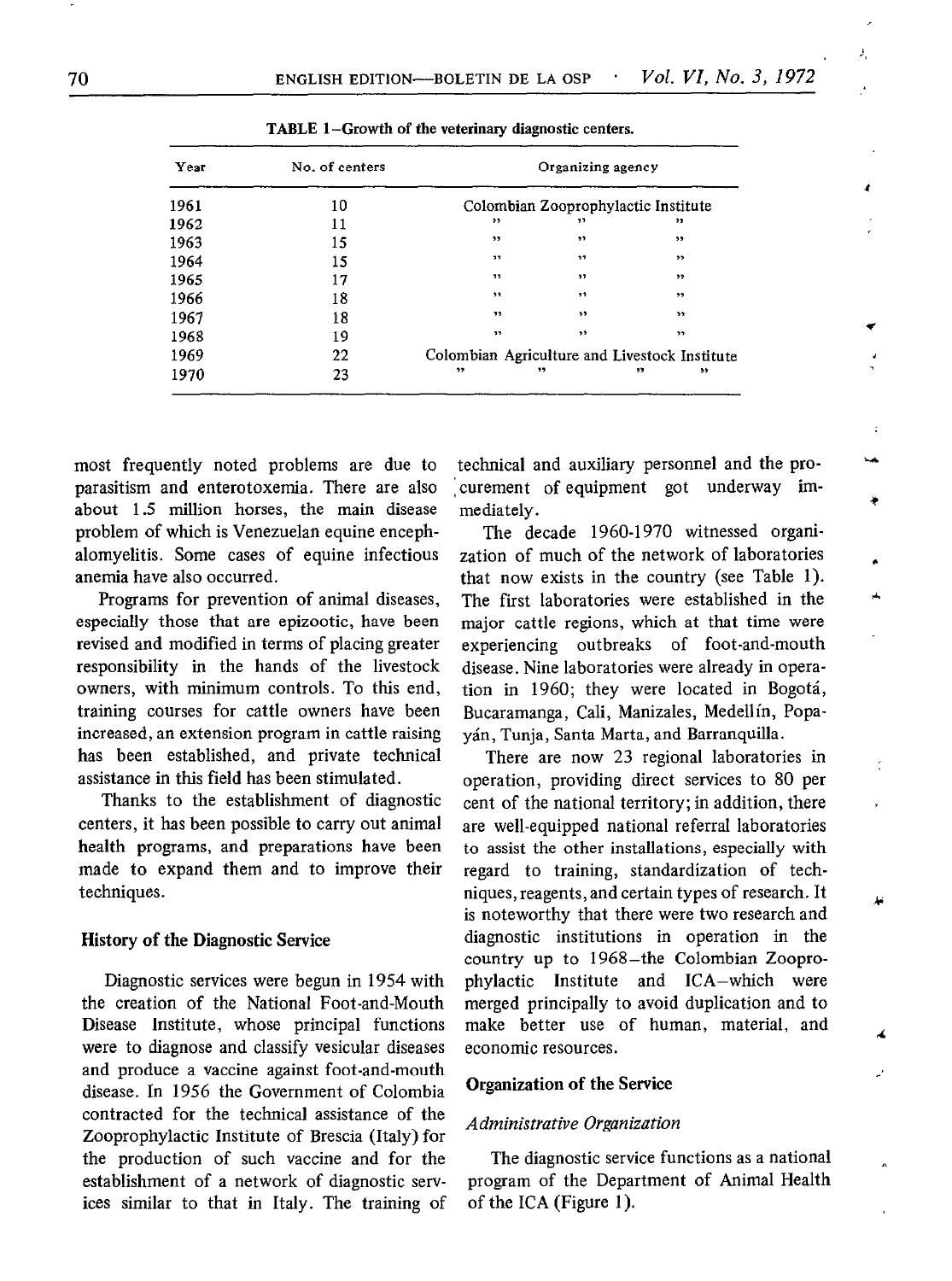

#### FIGURE 1 -Organization of the diagnostic service in Colombia.

### Personnel

۰,

The service's program is directed, at the national level, by a veterinarian charged with coordinating and supervising the activities being developed. With the collaboration of the technicians of the Department of Veterinary Sciences, he organizes the training courses, prepares material for publication, adapts laboratory techniques, and supervises the work of the centers.

Each center has a head veterinarian, an assistant veterinarian, a secretary, and two technical assistants. Recently ten of the centers were provided with microbiologists, thereby releasing the veterinarians from routine diagnostic work and permitting them to go into the field and carry out research.

### Buildings

 $\Delta$ 

When the centers first began operating, they

were installed in buildings that had been remodeled for that purpose. (Because of diffculties and disadvantages, specifically designed buildings have been constructed over the years). There is no uniform model for the entire country, owing to climatic conditions.

Most centers have a reception room; an office for the professional personnel; serology, microbiology, and histopathology laboratories; a necropsy room; rooms for reserve laboratory animals; and rooms for inoculated animals. By special agreement with the Ministry of Health, some centers have special areas used for observing dogs suspected of having rabies.

In order to maintain progress toward greater integration with the private sector and with other health disciplines, the centers have been expanded in recent years to provide space for animal health services. Each center also has a lecture hall which, in most cases, is used as well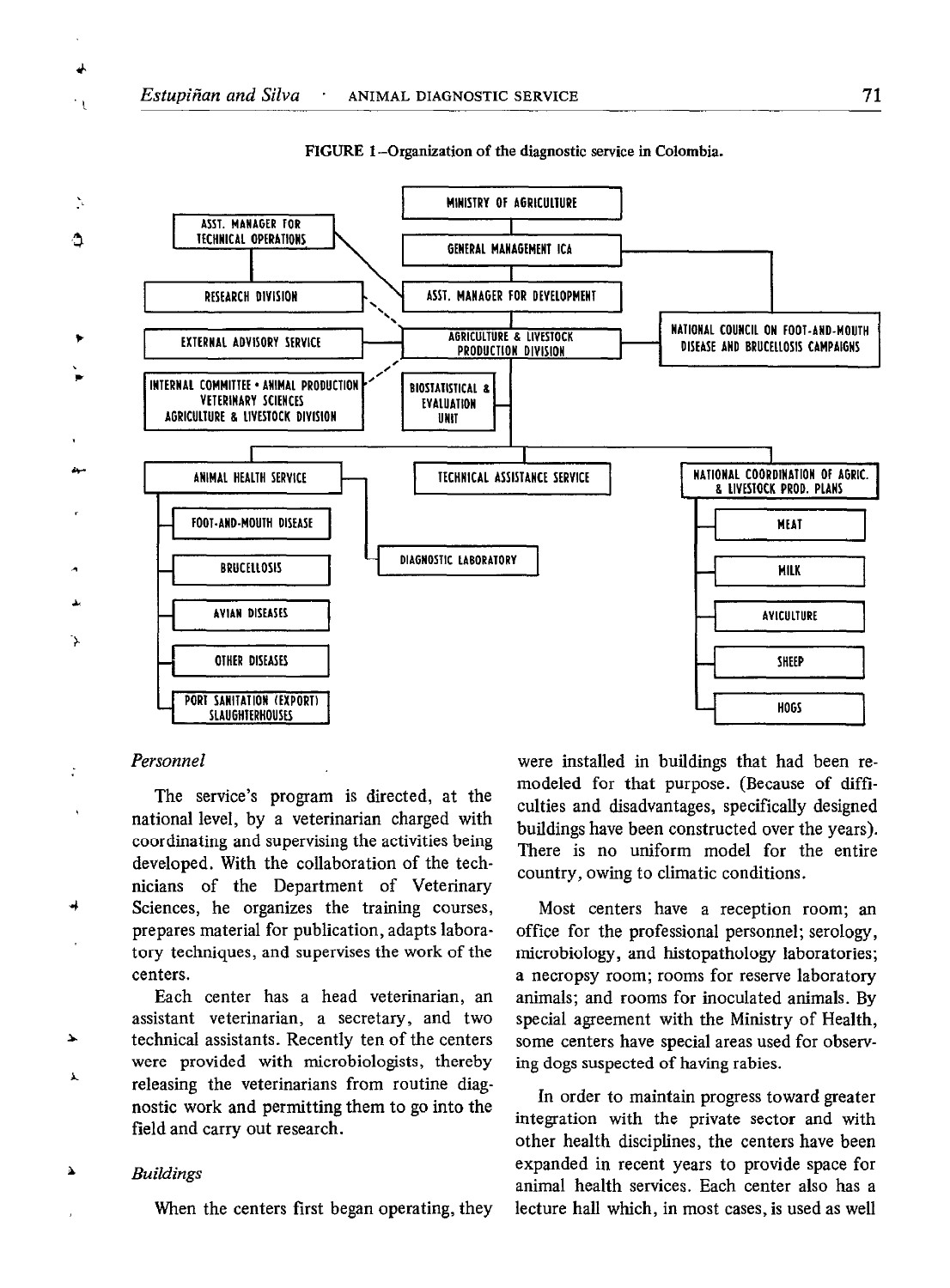for meetings of private trade associations, institutions, and other groups.

### Equipment

Each center has the following minimum equipment: an incubator, autoclave, microscope, centrifuge, water bath, refrigerator, incinerator, distillation apparatus, gas equipment, necropsy equipment, and glassware for microbiology and serology.

Special considerations regarding equipment include the following:

(a) It must be kept in mind that the incinerator and sterilizer are the most important pieces of equipment for assuring elimination of infectious materials.

(b) Gas equipment may vary, depending on conditions in each town or city. Initially, because the use of gas was not popular in the country, it was necessary to use gas cylinders which operated on the basis of a 1.020 solution.4

(c) Before the purchase of any electrical equipment, it is necessary to determine the kind of power supply available in the region. Many pieces of equipment have proved unusable because of voltage differences from zone to zone.

## Reagents

In Colombia there are no private laboratories producing reagents, and imported reagents are too costly. Therefore, since its inception the diagnostic program has had a central laboratory charged with the production of the most important reagents for general use, such as agar, selected and enriched media, dyes, and buffer solutions.

Similarly, the common biological reagents for diagnosing infectious diseases, such as pullorum antigen, Bang's antigen, and sera for typing purposes, are prepared in the official Biological Products Laboratory. Certain special reagents are obtained from the Pan American Foot-and-Mouth Disease and Zoonoses Centers, the Weybridge Referral Laboratory, the U.S. Department of Agriculture, and the World Health Organization.

### Budget

The approximate cost of each center is as follows:

| Permanent equipment $\dots$                   | 10.000 |  |  |  |  |  |
|-----------------------------------------------|--------|--|--|--|--|--|
| Glassware and reagents                        | 1,000  |  |  |  |  |  |
| Personnel costs per month:                    |        |  |  |  |  |  |
| 2 veterinary technicians                      | 600    |  |  |  |  |  |
| 1 microbiologist                              | 200    |  |  |  |  |  |
| $1 \text{ secretary} \dots \dots \dots \dots$ | 100    |  |  |  |  |  |
| $2$ assistants                                | 150    |  |  |  |  |  |
| Monthly laboratory mainte-                    |        |  |  |  |  |  |
|                                               |        |  |  |  |  |  |

It should be noted that, beginning in 1969, a schedule of fees was instituted for the diagnostic services, in order to stress the importance of the diagnoses. This measure was fully accepted by the cattle owners. The fees established were as follows: necropsy for larger animals, USS2.00; necropsy for poultry, US \$1 .OO; microbiological test, US\$O.50 per case; and serodiagnosis, US\$O.IS per specimen. There is no charge for cattle owners who take part in health programs set up by the Government, nor are fees charged in connection with campaigns against foot-and-mouth disease and brucellosis. Similarly, no charge is made when the materials provided are for a special investigation, when exotic diseases are present, or when serious outbreaks of epizootic diseases affect the community.

## Operation of the Service

### Field Activity

When the Service was begun in 1956, the work of the laboratory personnel consisted mainly of publicizing the veterinary tasks performed. To that end, professional staff members visited cattle ranches, poultry farms, pig farms, and other livestock production areas and performed many other activities-including diagnosis, treatment, and future planning for the ranches. This arrangement made it possible

¢

 $\mathcal{L}$ 

∡  $\mathbf{r}$ 

4

<sup>&</sup>lt;sup>4</sup>An Esso product.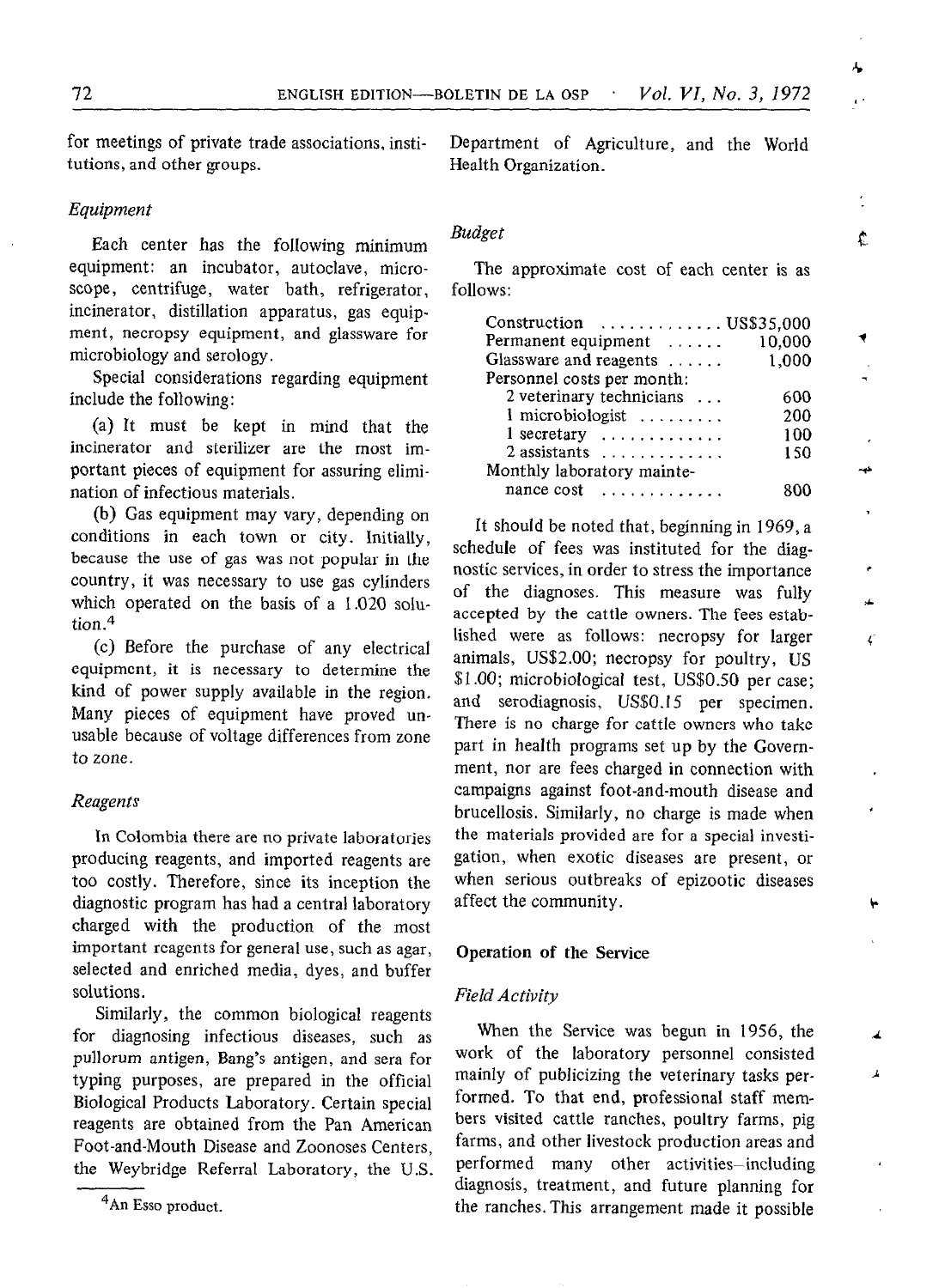# Estupiñan and Silva · ANIMAL DIAGNOSTIC SERVICE 73

to publicize the importance of veterinary services among the animal industries, and at the same time to promote the use of laboratory services. It thus provided a good opportunity to point out the need for veterinarians and to initiate private technical assistance. Also, the veterinarians serving in the centers are now widely known and are acquainted with the problems of their regions. A good example of the progress achieved this way is the poultry industry, which began and developed with the help of the diagnostic laboratories, reaching peak production within a relatively short time.

Over time the situation has changed, in that most clients now take the materials to be examined to the laboratory. Since there are now professionals who provide private technical assistance, either individually or in institutions, an effort is made to channel all the results, prophylactic measures, and treatments through them. However, when no other professionals are available, or when outbreaks of epizootic or unusual diseases occur, technicians from the centers collaborate in field activities. These staff professionals also participate in official animal health programs.



A laboratory technician examines the viscera of an animal suspected of having a highly infectious disease.

# Laboratory Work

In the reference laboratories the professionals attached to the centers receive special training in the techniques of pathology, microbiology, and toxicology. Courses in preventive medicine are offered periodically, with major emphasis on the epidemiologic aspects of those diseases having the greatest incidence in the country.

Most of the centers' time is spent on laboratory work. During 1970, the 23 diagnostic centers processed 500,421 specimens, or an average of 22,746 specimens per year per center (including Bang's serology test). Figure 2 gives a breakdown of the various diseases diagnosed by the laboratories that year; Figure 3 shows the number of serologies performed on cattle and birds in 1961-1962 and 1969-1970.

There has been a wide distribution of instructions for taking specimens and for preserving suspect materials and sending them to the laboratory. This has been accomplished by means of informative leaflets. The laboratories also provide specimen containers and preservatives-such as test tubes, glycerine, formaldehyde, sterile cotton swabs, and (in some cases) culture media.

Each laboratory is capable of performing necropsies, direct microscopic observations, titrations, serologies, laboratory animal inoculations, and culturing of bacteria.

When materials are submitted for study, an effort is made to report the results rapidly and precisely. The final results are reported by telephone, letter, or telegram.

In addition to routine diagnostic tasks, each center engages in research projects, such as epidemiologic surveys to ascertain a region's animal health problems, and to determine local vectors, water analysis, and physiologic constants. It is hoped that analysis of such data will ultimately produce a map of the country's epidemiologic conditions.

# General Activities

The diagnostic laboratories have become pillars of health campaigns, because they provide the technical support for professionals in charge of those programs. Their regional location permits constant surveillance of the country's health conditions. Because of their training and the data available to them, profes-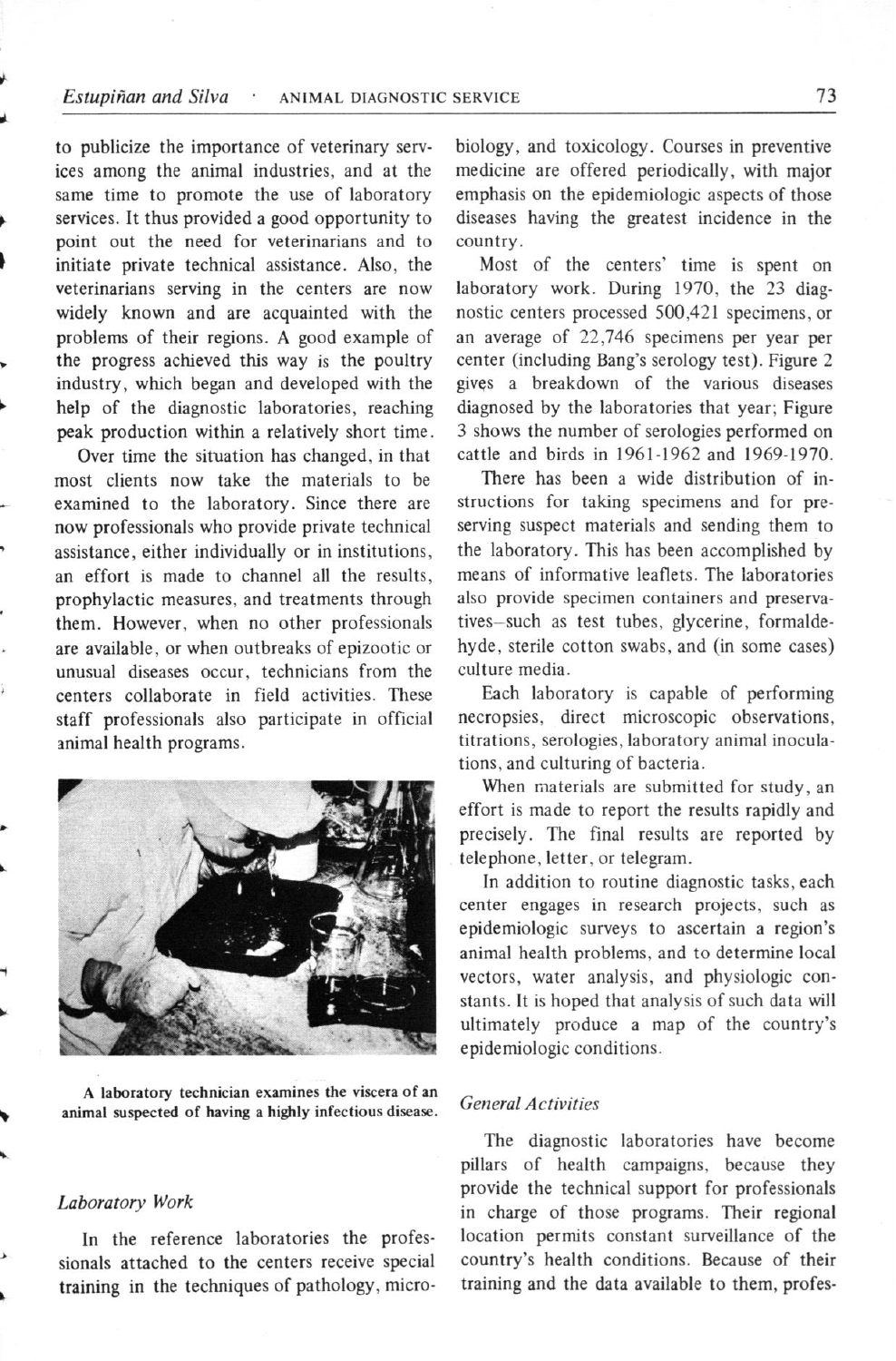L.

ÿ.

i

, 4. A-

÷.

![](_page_5_Figure_1.jpeg)

FIGURE 2-Diseases of domestic animal species diagnosed at the 23 centers during 1970.

FIGURE 3-Serologies performed on cattle and birds during the years 1961 and 1962 as compared with 1969 and 1970.

![](_page_5_Figure_4.jpeg)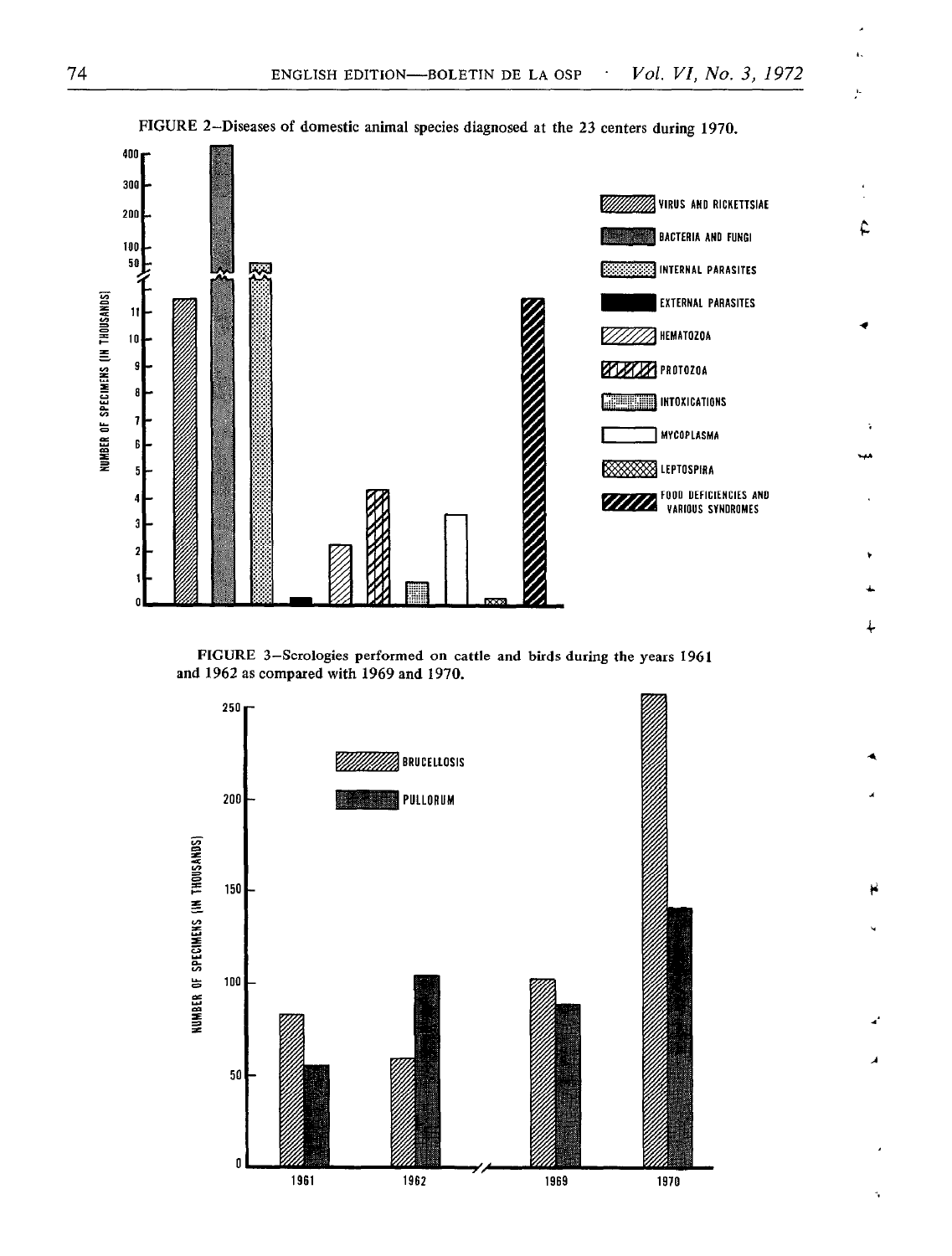sionals attached to the centers handle most of the technical consultations.

As for public health matters, in regions where animal-related health services are lacking the centers carry out activities in this. field. For example, 80 per cent of the country's cases of canine rabies are diagnosed at the centers. A similar situation exists with regard to the examination of milk samples and other food products for human consumption. To strengthen such services, agreements are made with the Ministry of Health.

In cities which have universities, the diagnostic centers are integral parts of those institutions. The center's professional staff members teach and participate in practical student training courses.

Ł

4

## Needs of the Centers

A detailed analysis of the program's principal areas of weakness includes the following:

1. It has a cumbersome and slow system for making pathological and microbiological analyses. It must be kept in mind that many clients must travel great distances and cannot wait more than two or three days for results. This deficiency is due in large measure to a shortage of reagents.

2. The program lacks a data analysis system. The information received by the centers must serve as the basis for programming health campaigns. A computer system would be most useful in providing for proper utilization of such data.

3. There are shortages of equipment, because most such equipment must be imported and because it is not easily kept in working order in some parts of the country.

4. A dynamic public information system that would attract more clients is needed.

5. The country's difficult topographic conditions and extensive livestock activities result in many cases of toxicology in relatively inaccessible places and an attendant need to train technical personnel in this field.

### Prospects for the Diagnostic Program

Current plans call for constructing centers over the next few years in those areas not yet served effectively. In addition, funds are available to renovate and fully equip existing centers.

With the diagnostic laboratories as a base, health campaigns will be carried forward in an organized way so as to control and eradicate those diseases which most directly affect the country's livestock industry.

### SUMMARY

Colombia's regional centers for diagnosing animal diseases now provide nearly all rural areas with this essential service. Their main function is coping with cattle diseases (among others foot-and-mouth disease, brucellosis, and hematozoic parasites), but they are also designed to diagnose diseases of hogs, poultry, Ź, and other livestock. In 1971 there were 23 of these centers, and construction of five more

was planned for the immediate future. In general, each center has a serology, microbiology, and histopathology laboratory. It also has staff offices, a necropsy room, places for keeping animals, and a special room for

 $\mathbf{v}$ observing dogs that may have rabies. The staff includes two veterinarians, a secretary, two technical assistants, and in some cases a microbiologist. On the average the centers cost about \$45,000 each to build and equip and \$2,000 per month to operate (in terms of 1971 US dollars).

At first the center staffs did a lot of field work to publicize their services. Now that their activities are well known, however, most of the work is done on samples brought to the center. During 1970 the 23 centers each processed an average of 22,700 laboratory specimens. (The laboratories are equipped to culture bacteria and perform necropsies, titrations, serologies, laboratory animal inoculations, and microscopic examinations.)